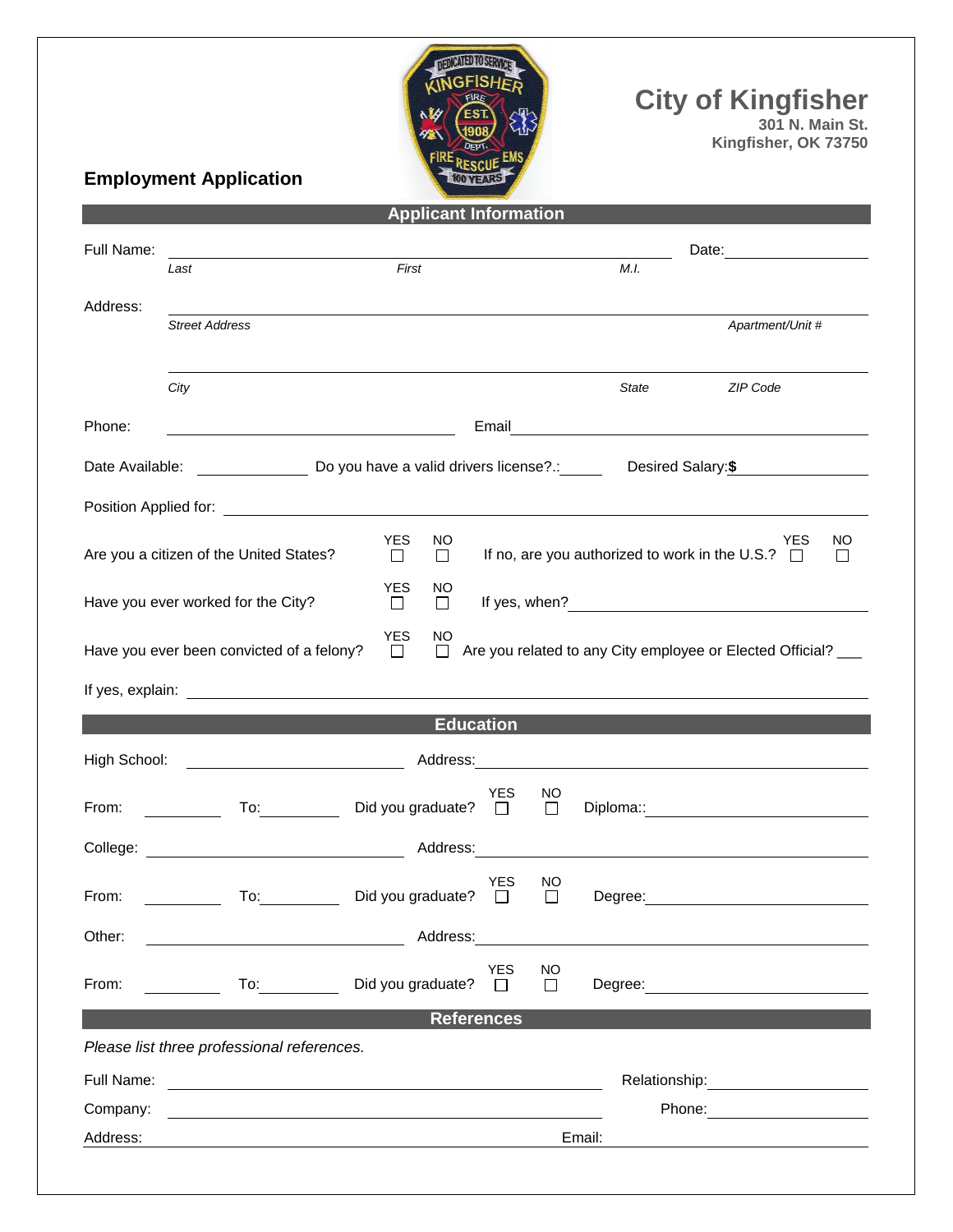| Full Name:           | <u> 1989 - Johann Stoff, deutscher Stoff, der Stoff, der Stoff, der Stoff, der Stoff, der Stoff, der Stoff, der S</u>                                                                                                          |                      |                      | Relationship: 2000                                                                                                     |  |  |  |
|----------------------|--------------------------------------------------------------------------------------------------------------------------------------------------------------------------------------------------------------------------------|----------------------|----------------------|------------------------------------------------------------------------------------------------------------------------|--|--|--|
| Company:             |                                                                                                                                                                                                                                |                      |                      |                                                                                                                        |  |  |  |
| Address:             | Email:<br><u> 1980 - Johann Barn, amerikan personal (h. 1980).</u>                                                                                                                                                             |                      |                      |                                                                                                                        |  |  |  |
| Full Name:           | <u> 1989 - Johann Stoff, deutscher Stoffen und der Stoffen und der Stoffen und der Stoffen und der Stoffen und der</u>                                                                                                         |                      |                      |                                                                                                                        |  |  |  |
| Company:             | <u> 1989 - Johann Stoff, deutscher Stoff, der Stoff, der Stoff, der Stoff, der Stoff, der Stoff, der Stoff, der S</u>                                                                                                          |                      |                      |                                                                                                                        |  |  |  |
| Address:             | Email:<br><u> 1989 - Johann Barbara, martin amerikan basal da</u>                                                                                                                                                              |                      |                      |                                                                                                                        |  |  |  |
|                      | <b>Previous Employment</b>                                                                                                                                                                                                     |                      |                      |                                                                                                                        |  |  |  |
| Company:             |                                                                                                                                                                                                                                |                      |                      |                                                                                                                        |  |  |  |
| Address:             |                                                                                                                                                                                                                                |                      |                      | Supervisor: 2000                                                                                                       |  |  |  |
| Job Title:           |                                                                                                                                                                                                                                | Starting Salary:\$   |                      |                                                                                                                        |  |  |  |
|                      |                                                                                                                                                                                                                                |                      |                      |                                                                                                                        |  |  |  |
| From:                | To: the contract of the contract of the contract of the contract of the contract of the contract of the contract of the contract of the contract of the contract of the contract of the contract of the contract of the contra |                      |                      | Reason for Leaving: <u>contained a series of the series of the series of the series of the series of the series of</u> |  |  |  |
|                      | May we contact your previous supervisor for a reference?                                                                                                                                                                       | YES.                 | NO<br>$\blacksquare$ |                                                                                                                        |  |  |  |
|                      |                                                                                                                                                                                                                                |                      |                      |                                                                                                                        |  |  |  |
|                      |                                                                                                                                                                                                                                |                      |                      |                                                                                                                        |  |  |  |
|                      |                                                                                                                                                                                                                                |                      |                      |                                                                                                                        |  |  |  |
| Company:<br>Address: | <u> 1989 - Johann Stoff, deutscher Stoffen und der Stoffen und der Stoffen und der Stoffen und der Stoffen und der</u>                                                                                                         |                      |                      |                                                                                                                        |  |  |  |
|                      |                                                                                                                                                                                                                                |                      |                      | Supervisor: 2000                                                                                                       |  |  |  |
| Job Title:           | Starting Salary:\$                                                                                                                                                                                                             |                      |                      | Ending Salary: \$                                                                                                      |  |  |  |
|                      |                                                                                                                                                                                                                                |                      |                      |                                                                                                                        |  |  |  |
| From:                | To:                                                                                                                                                                                                                            |                      | Reason for Leaving:  | <u> 1980 - Johann Barn, fransk politik (d. 1980)</u>                                                                   |  |  |  |
|                      | May we contact your previous supervisor for a reference?                                                                                                                                                                       | <b>YES</b><br>$\Box$ | <b>NO</b><br>$\Box$  |                                                                                                                        |  |  |  |
|                      |                                                                                                                                                                                                                                |                      |                      | <u> 1989 - Johann Barn, amerikansk politiker (d. 1989)</u>                                                             |  |  |  |
| Company:             | and the control of the control of the control of the control of the control of the control of the control of the                                                                                                               |                      |                      |                                                                                                                        |  |  |  |
| Address:             | <u> 1989 - Johann Barnett, fransk politiker (d. 1989)</u>                                                                                                                                                                      |                      |                      | Supervisor: 2000                                                                                                       |  |  |  |
| Job Title:           | <u> 2000 - John Stone, amerikansk politiker (</u>                                                                                                                                                                              | Starting Salary: \$  |                      | Ending Salary: \$                                                                                                      |  |  |  |
|                      |                                                                                                                                                                                                                                |                      |                      |                                                                                                                        |  |  |  |
| From:                |                                                                                                                                                                                                                                |                      |                      | Reason for Leaving: 1997                                                                                               |  |  |  |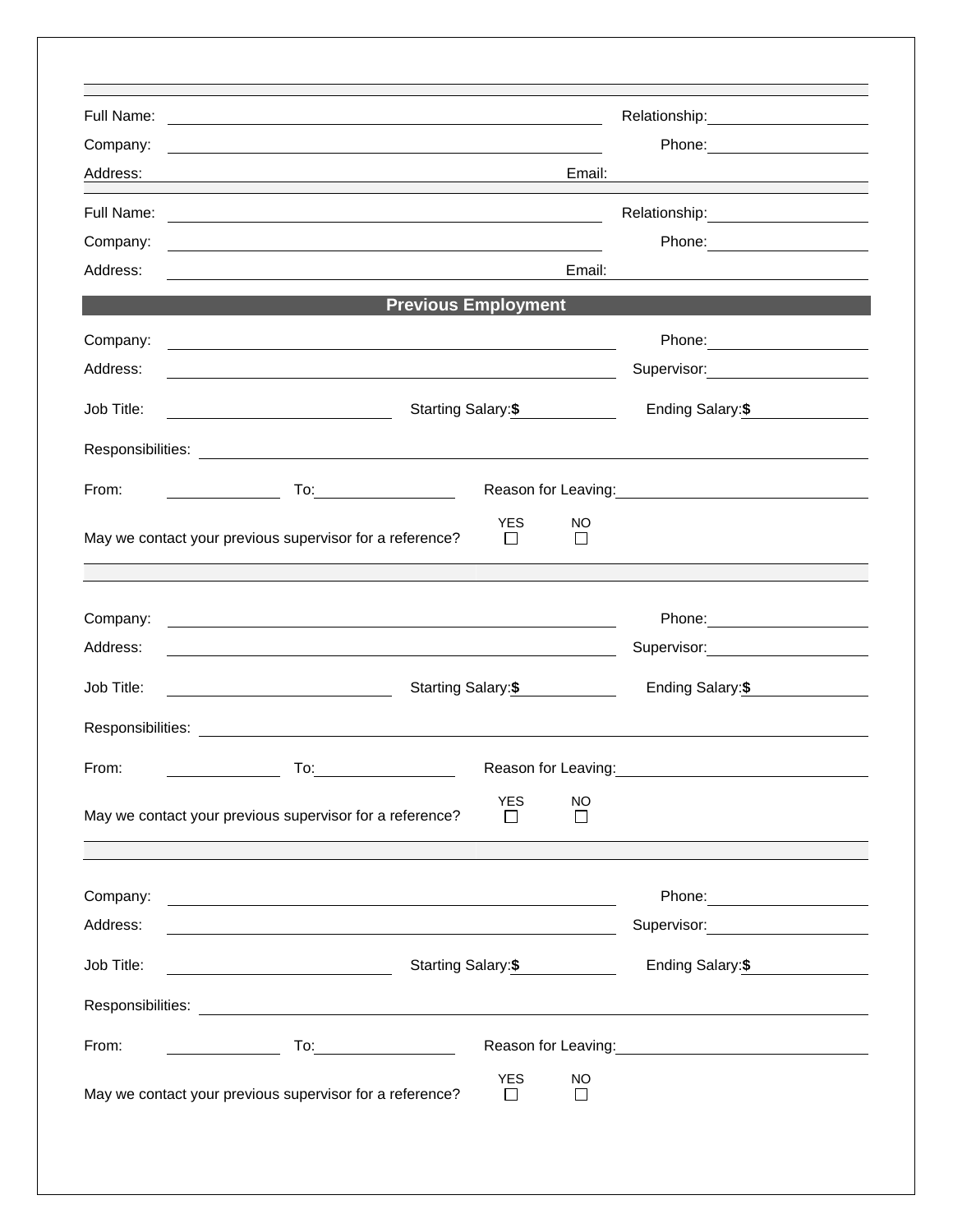| <b>Military Service</b>                                                                                                                                                                                                                                                                                                                                                                                                                                                                                                       |                                                                                                                                                                                                                                |       |  |  |  |  |  |  |  |
|-------------------------------------------------------------------------------------------------------------------------------------------------------------------------------------------------------------------------------------------------------------------------------------------------------------------------------------------------------------------------------------------------------------------------------------------------------------------------------------------------------------------------------|--------------------------------------------------------------------------------------------------------------------------------------------------------------------------------------------------------------------------------|-------|--|--|--|--|--|--|--|
| Branch:                                                                                                                                                                                                                                                                                                                                                                                                                                                                                                                       | From: The contract of the contract of the contract of the contract of the contract of the contract of the contract of the contract of the contract of the contract of the contract of the contract of the contract of the cont | To: I |  |  |  |  |  |  |  |
| Rank at Discharge:                                                                                                                                                                                                                                                                                                                                                                                                                                                                                                            | Type of Discharge:                                                                                                                                                                                                             |       |  |  |  |  |  |  |  |
| If other than honorable, explain:                                                                                                                                                                                                                                                                                                                                                                                                                                                                                             | Rentry Code:                                                                                                                                                                                                                   |       |  |  |  |  |  |  |  |
|                                                                                                                                                                                                                                                                                                                                                                                                                                                                                                                               | <b>Disclaimer and Signature</b>                                                                                                                                                                                                |       |  |  |  |  |  |  |  |
| I certify that my answers are true and complete to the best of my knowledge.                                                                                                                                                                                                                                                                                                                                                                                                                                                  |                                                                                                                                                                                                                                |       |  |  |  |  |  |  |  |
| I hereby grant permission to the City of Kingfisher to investigate any information included in the application. I<br>understand that this application is not a contract of employment nor an offer of employment. I hereby release the<br>City of Kingfisher and all agents thereof from all liability in making any investigation and inquiry relative to<br>information contained in this application form. Successful candidates will be required to pass a pre-employment<br>drug screening prior to offer of employment. |                                                                                                                                                                                                                                |       |  |  |  |  |  |  |  |
| Signature:                                                                                                                                                                                                                                                                                                                                                                                                                                                                                                                    | Date:                                                                                                                                                                                                                          |       |  |  |  |  |  |  |  |

The City of Kingfisher is an Equal Opportunity Employer. The City does not discriminate on the basis of race, color, religion, age, sex, national origin, marital status, disability, genetic information, sexual orientation, gender identity or expression, or any other reason prohibited by law.